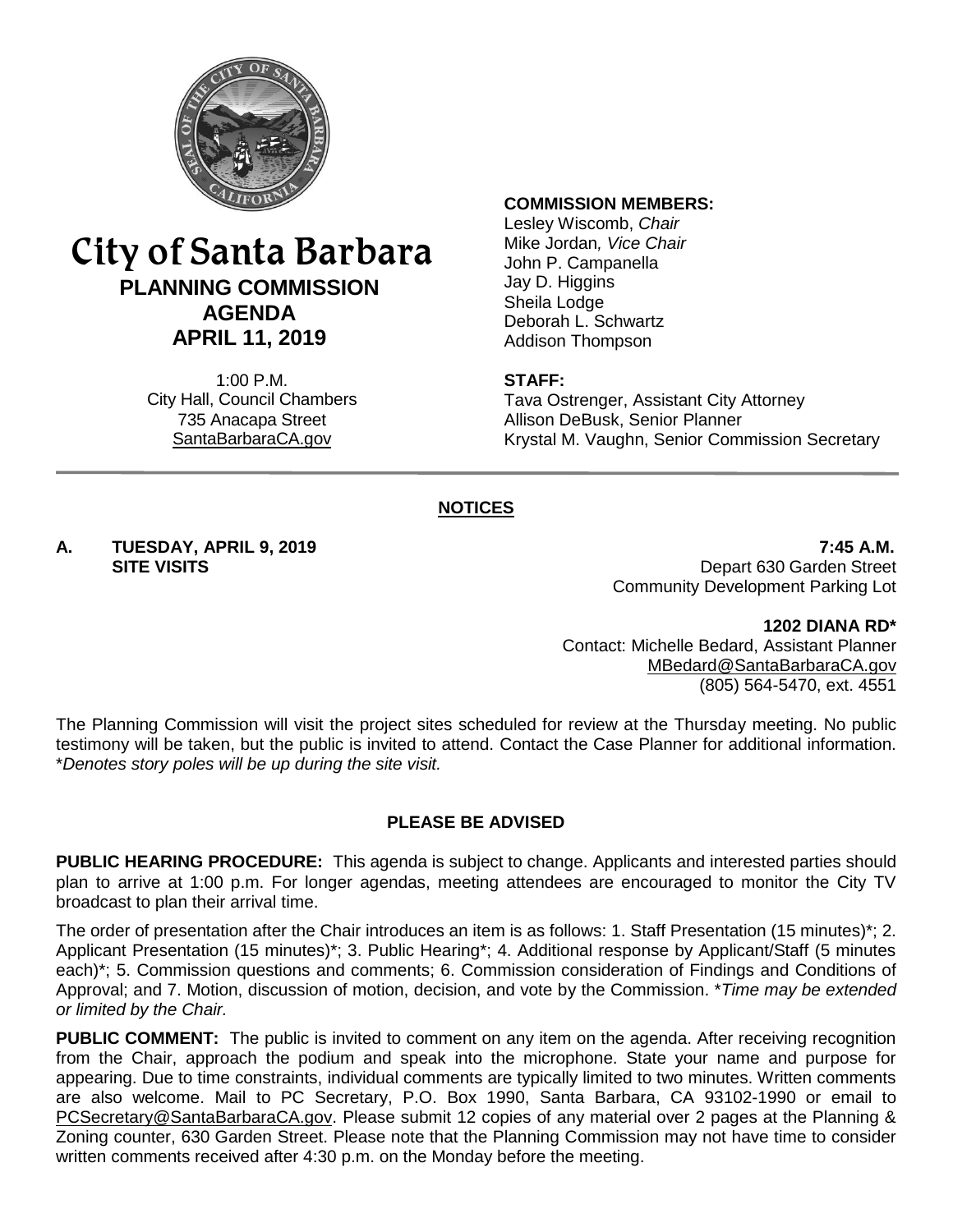**AGENDAS, MINUTES, & REPORTS:** Documents relating to agenda items are available for review in the Community Development Department at 630 Garden Street, and agendas, minutes, and reports are also posted online at [SantaBarbaraCA.gov/PC.](http://www.santabarbaraca.gov/PC) Please note that online Staff Reports may not include some exhibits. Materials related to an item on this agenda submitted to the Planning Commission after distribution of the agenda packet are available for public inspection in the Community Development Department at 630 Garden Street during normal business hours.

**PLANS & ADDITIONAL INFORMATION:** The scope of a project may be modified as it proceeds through the planning process. If you have any questions, wish to review the plans, or wish to be placed on a mailing list for future agendas for an item, contact the Case Planner as listed in the project description. Office hours are 8:30 a.m. to 4:30 p.m., Monday through Thursday, and every other Friday (see [SantaBarbaraCA.gov/Calendar](http://www.santabarbaraca.gov/cals/default.asp) for closure dates).

**AMERICANS WITH DISABILITIES ACT:** If you need auxiliary aids or services or staff assistance to attend or participate in this meeting, contact the City Administrator's Office at (805) 564-5305. If possible, notification at least 48 hours prior to the meeting will usually enable the City to make reasonable arrangements. Specialized services, such as sign language interpretation or documents in Braille, may require additional lead time to arrange.

**TELEVISION COVERAGE:** This meeting will be broadcast live on City TV-Channel 18 and online at [SantaBarbaraCA.gov/CityTV.](http://www.santabarbaraca.gov/CityTV) See [SantaBarbaraCA/CityTVProgramGuide](http://www.santabarbaraca.gov/gov/depts/cityadmin/programming.asp) for a rebroadcast schedule. An archived video of this meeting will be available at [SantaBarbaraCA.gov/PCVideos.](http://www.santabarbaraca.gov/PCVideos)

**APPEALS:** Some items before the Planning Commission may be appealed to City Council. The appeal, accompanied by the appropriate filing fee per application, must be filed with the City Clerk's office within 10 calendar days of the Planning Commission decision.

### **I. ROLL CALL**

### **II. PRELIMINARY MATTERS**

- A. Requests for continuances, withdrawals, postponements, or addition of ex-agenda items.
- B. Announcements and appeals.
- C. Comments from members of the public pertaining to items not on this agenda. Due to time constraints, each person is limited to two minutes.

### **III. NEW ITEMS**

## **A. ANNUAL ALLOCATION OF UNUSED OR EXPIRED NONRESIDENTIAL SMALL ADDITION SQUARE FOOTAGE**

The Planning Commission will decide whether to allocate 15,316 square feet of unused or expired nonresidential Small Addition Floor Area from calendar year 2018 to the Small Addition category or to the Community Benefit category for future development. Unused or expired Small Additions are reallocated by Planning Commission on an annual basis per the Growth Management Program passed by Council Resolution on March 5, 2013.

Contact: Adam Nares, Geographic Information Systems Technician Email: [ANares@SantaBarbaraCA.gov](mailto:ANares@SantaBarbaraCA.gov) Phone: (805) 564-5470, ext. 4553

Contact: Dan Gullett, Principal Planner Email: [DGullett@SantaBarbaraCA.gov](mailto:DGullett@SantaBarbaraCA.gov) Phone: (805) 897-2569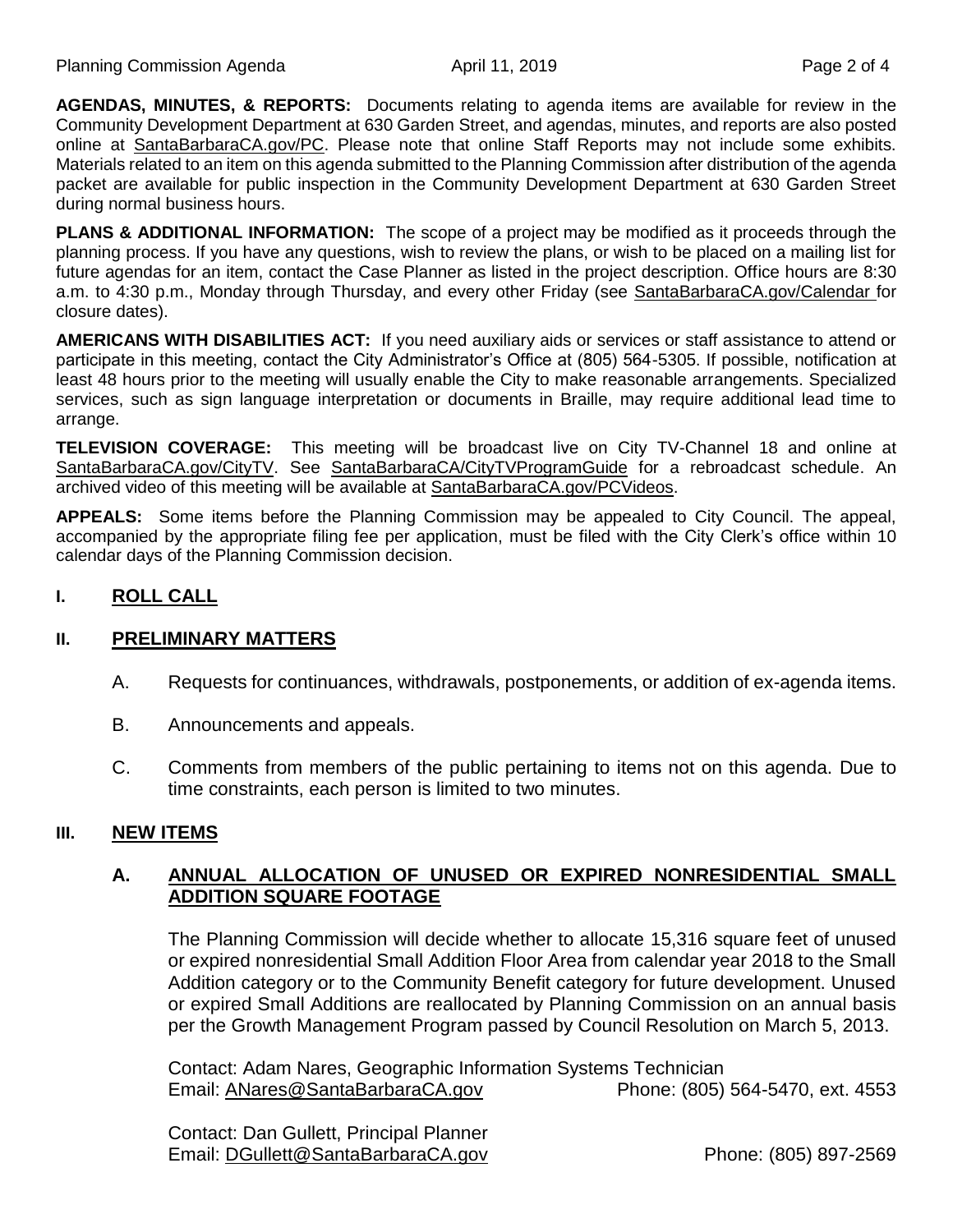### **B. APPLICATION OF SHAUN LYNCH, APPLICANT FOR BLH PROPERTIES LLC, PROPERTY OWNER, 1202 DIANA ROAD, APN 031-190-008, RS-6 (RESIDENTIAL SINGLE UNIT) ZONE, GENERAL PLAN LAND USE DESIGNATION: LOW DENSITY RESIDENTIAL, MAXIMUM 5 DU/AC (PLN2017-00217).**

The project consists of a proposal to subdivide an existing 1.06-acre parcel into four lots in the RS-6, Residential Single Unit Zone and Low Density Residential (Max. 5 Dwelling Units/Acre) General Plan designation. The proposed lots vary in size from 9,004 to 15,505 square feet and comply with General Plan and Zoning density.

Proposed improvements for the subdivision include site grading (approximately 1,000 cubic yards of cut and 540 cubic yards of fill), removal of 5 existing oak trees, installation of 22 replacement oak trees, and approximately 8,500 square feet of paving to create a new shared driveway connecting the proposed lots to Cota Street, including alterations to the existing driveway/access for the existing condominiums on the adjacent lot, located at 1133 E. Cota Street. The existing driveway to Diana Road would remain as a secondary access.

The proposal includes development of a new two-story primary dwelling unit on three of the four proposed lots. Proposed residences would range in size from approximately 2,161 to 2,694 square feet, including an attached two-car garage.

Proposed Lot 3 would contain the existing one-story residence, which is a designated Structure of Merit. The project includes demolition of all unpermitted additions to this residence in order to return it to the configuration of the original 1921 adobe residence. Also proposed is the addition of an attached two-car garage at the rear of the residence. The proposal would result in an approximately 975 square foot residence and a 400 square foot garage on Lot 3.

Other site alterations include demolition of the existing detached garage and detached accessory buildings. The proposed project would also address violations identified in ENF2017-00868.

The discretionary applications required for this project are:

- 1. A Tentative Subdivision Map to allow the division of a 1.06-acre lot into four lots (SBMC Chapter 27.07);
- 2. A Public Street Frontage Waiver to allow a subdivision where access to the lots is provided by a private driveway that serves more than two lots, rather than by a public street (SBMC §22.060.300);
- 3. A Street Frontage Modification to allow proposed Lot 1 with less than the minimum 60 feet of frontage on a public street (SBMC §30.20.030 and SBMC §30.250.020);
- 4. A Street Frontage Modification to allow proposed Lot 2 with less than the minimum 60 feet of frontage on a public street (SBMC §30.20.030, and SBMC §30.250.020);
- 5. A Street Frontage Modification to allow proposed Lot 3 with less than the minimum 60 feet of frontage on a public street (SBMC §30.20.030, and SBMC §30.250.020); and
- 6. A Street Frontage Modification to allow proposed Lot 4 with less than the minimum 60 feet of frontage on a public street (SBMC §30.20.030 and SBMC §30.250.020).

The project requires an environmental finding pursuant to California Environmental Quality Act Guidelines Section 15183.